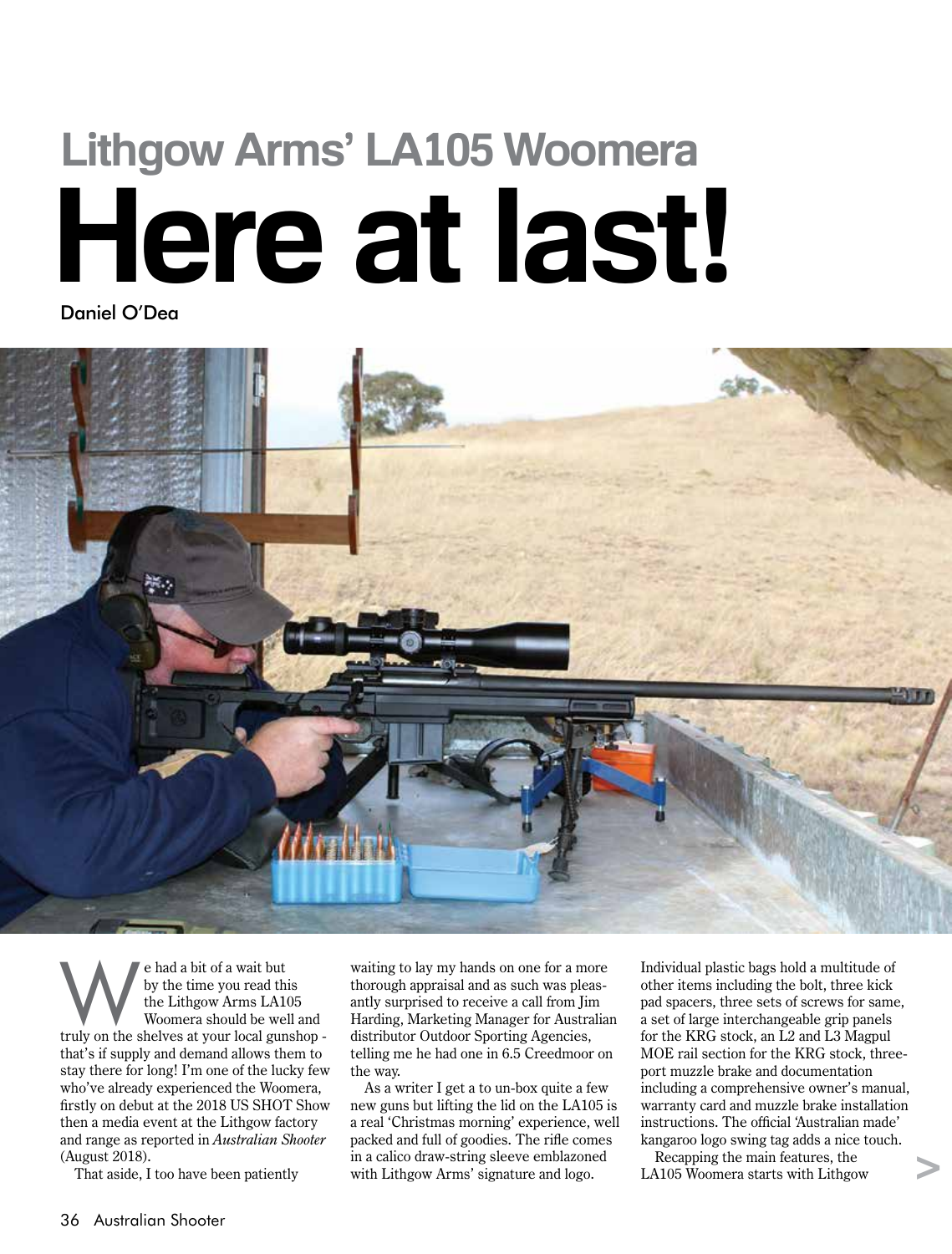### Lithgow Arms' LA105 Woomera

Arms' centrefire action first seen on the successful LA102. With its receiver precision-machined from a billet of high tensile steel mated with a forward locking cylindrical three-lug bolt and  $60^{\circ}$  lift, the action has proven to be fast to operate, tight in lockup and inherently accurate, providing the perfect base for a precision long-range rifle.

Added to this is a 24" (610mm) heavy 'Woomera' profiled barrel claimed to be "tuned for extreme long-range accuracy". It features an 11<sup>°</sup> target crown at the muzzle and is threaded 5/8"x24 UNEF for Lithgow Arms' inhouse-designed three horizontal ported muzzle brake to reduce felt recoil.

The trigger is a single stage, three-way adjustable set-up (for weight, sear engagement and draw length) factory-set for a 1.5kg (3.3lb) break. As far as a bang switch goes it has a broad, smooth trigger shoe providing ample rest for the pad of your finger when ready to fire, there's no discernible take-up, it breaks crisply and, most importantly, is consistently repeatable. I didn't play with the adjustment, though if I owned the rifle I might lighten it just a little. I left it as it came out of the box and was happy with feel and performance.

The three-position safety is a swing-level style located at the bolt shroud which also sports a cocking indicator providing both a visual and tactile guide to the rifle's condition. If I was hyper critical the safety was a little stiff to operate on the test gun, both positive and audible in movement between positions, then again some might argue these are plus points. I'd say it would likely lighten up some with use. With the pistol grip stock some may have to come off the grip to operate the lever unless you have larger hands. Again, based on the rifle's most likely intended purpose, neither would present any real concern.







The fore-end is also fitted with a conventional sling stud for your sling or Harris-style bipod and I noted there's no rear sling stud, rather a QD cup, which leads me to think the front stud might be there more for a bipod with the various accessory anchor points meant for sling mounting options, again this is all customisable.

Still on the stock, there's an adjustable/ removable rear bag rider which can also be swapped out for other KRG accessories. On further research I found a plethora of bolt-on KRG accessories for this stock including an ambidextrous QD sling mount that fits into the fore-end tip. Finishing off the buttstock is a generous soft rubber recoil mitigating pad which sits nicely in the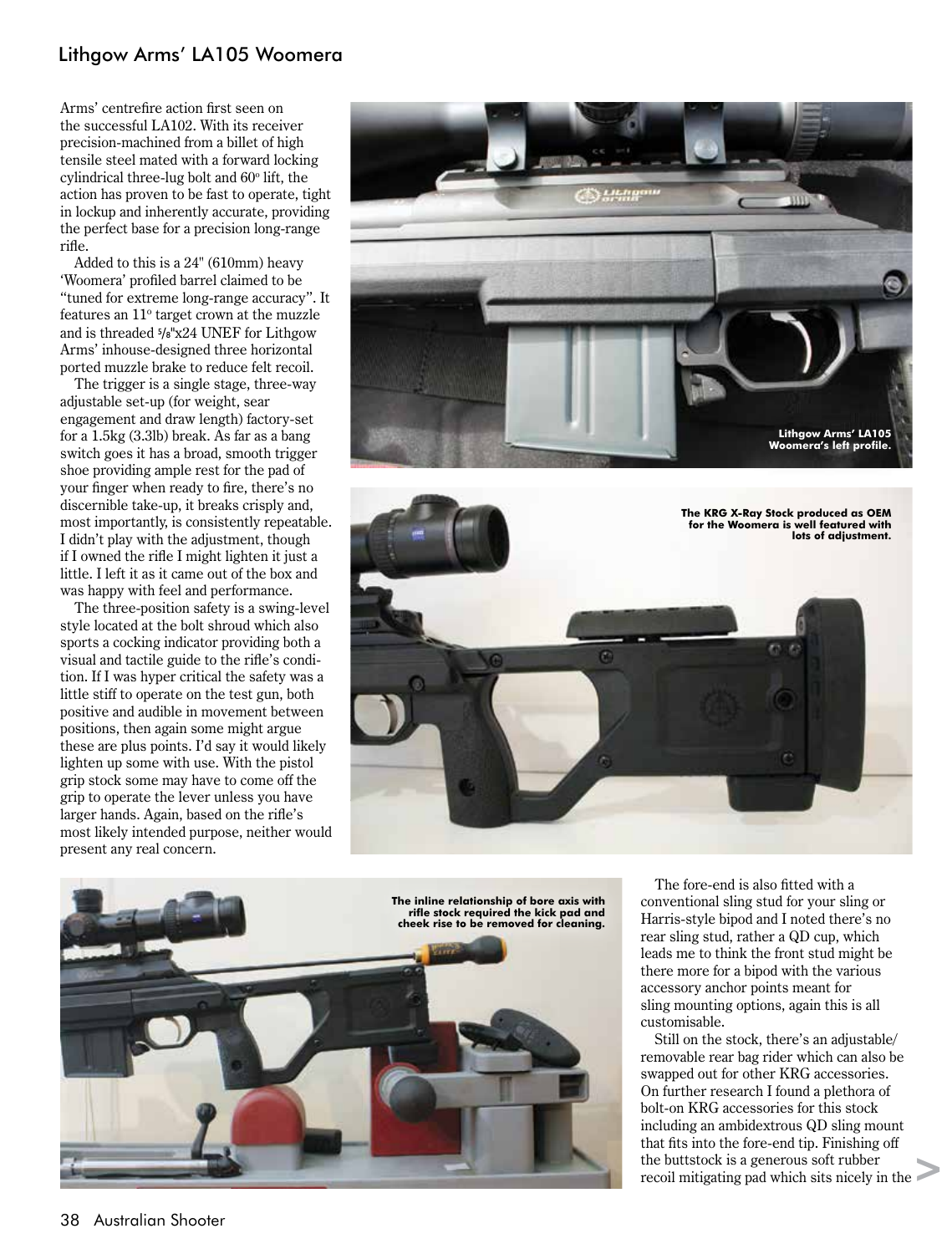### Lithgow Arms' LA105 Woomera

shoulder with the rifle mounted.

Ergonomically I was impressed by the whole KRG system and of note is the high butt-to-bore line relationship. The top of the kick pad sits directly in line with the bore axis providing just about zero drop at the heel, meaning recoil comes straight back into the shoulder providing no point of pivot to drive muzzle lift.

Such clever design combined with the effective recoil pad and efficient muzzle brake makes for a soft-shooting outfit. The only downside I found was the need to remove the kick pad to use a bore-tomuzzle cleaning rod, likewise the cheek rise also needs removing to take the bolt out, but the benefits of the design far outweigh any perceived liability. Other small details like side thumb shelves complete the package into what is an excellent stock/chassis system.

Feeding ammo to the whole deal is an AI pattern, double stack 10-round magazine which seems to be the benchmark for many chassis-style rifles these days. The magazine is easy to load and feeds smoothly with ample length in the box for seating those ELD-style (Extreme Long Distance) projectiles.

The ambidextrous magazine release is just forward of the triggerguard which can be easily activated with an outstretched trigger finger and magazines drop free so you can stay on the gun for changes should speed during competition be required.

After reacquainting myself with the LA105 Woomera all that was needed was to mount some glass and hit the range. OSA had well and truly spoilt me in that department as along with the rifle they sent



**Lithgow's proprietary three horizontal port muzzle brake proved effective and comes as standard.**



a new Zeiss Victory V8 4.8-35x60 scope and set of ERA rings for fitment. The Zeiss was mounted on the LA105's factory standard 20MOA rail, readied for the bench and in a short time I was on paper at 100m and by the third round was centered in the bull, the next two landing in the same centre ring.

Feeling in the groove I moved to a fresh target to shoot a five-round group, the first three in an overlapping cluster easily 0.25MOA, the next two opened it up slightly but I still managed about 0.33 MOA measured centre-to-centre - that'll do me! Knowing from previous experience the LA105 has long legs and likes to stretch them, I'd loaded up some Hornady 147gr ELD-M projectiles behind 40gr neat of ADI 2209, sparked off with Fed 210 Match primers and that's what I was feeding the Woomera.

To end the session I used a 300mm x 300mm reactive metal swing target across >